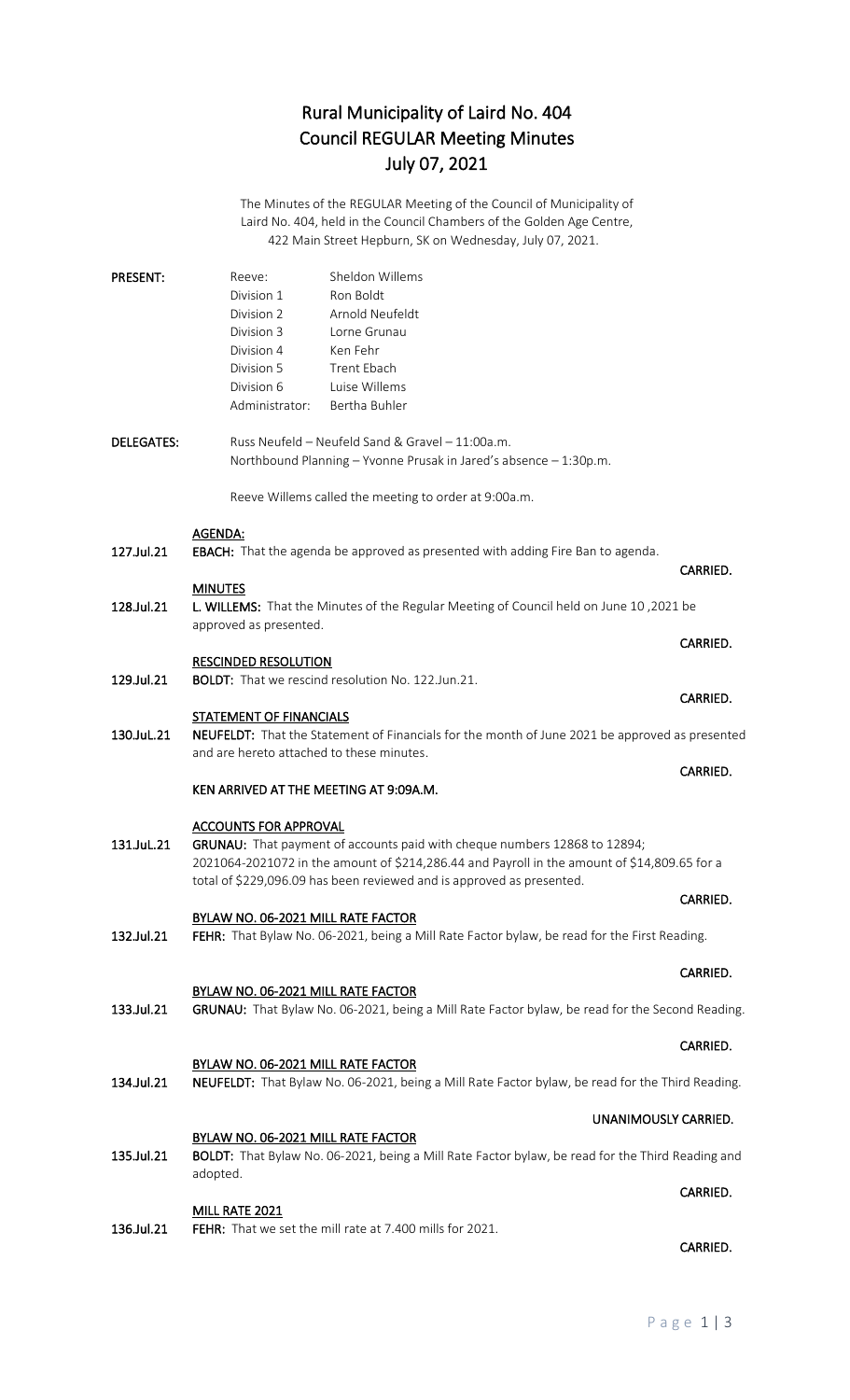## Rural Municipality of Laird No. 404 Council REGULAR Meeting Minutes July 07, 2021

|            | REPEAL BYLAW NO. 04-2019                                                                                                                                                                                                                                                                                                        |          |
|------------|---------------------------------------------------------------------------------------------------------------------------------------------------------------------------------------------------------------------------------------------------------------------------------------------------------------------------------|----------|
| 137.Jul.21 | BOLDT: That we repeal Bylaw No. 04-2019, being a Sarilia Waste Fee bylaw.                                                                                                                                                                                                                                                       |          |
|            | <b>SARILIA WASTE FEE RECOVERY</b>                                                                                                                                                                                                                                                                                               | CARRIED. |
| 137.Jul.21 | L. WILLEMS: That we add Sarilia Waste fees based on recovery cost to annual levy, furthermore                                                                                                                                                                                                                                   |          |
|            | Administration to adjust future the levy according to costs as necessary.                                                                                                                                                                                                                                                       |          |
|            |                                                                                                                                                                                                                                                                                                                                 | CARRIED. |
|            | SARILIA PARKS & REC GRANT                                                                                                                                                                                                                                                                                                       |          |
| 138.Jul.21 | FEHR: That we support Sarilia Parks & Rec Grant in the amount of \$8,500.00 for the years 2021-                                                                                                                                                                                                                                 |          |
|            | 2025, inclusive, using funds from the Municipal Reserve.                                                                                                                                                                                                                                                                        |          |
|            |                                                                                                                                                                                                                                                                                                                                 | CARRIED. |
|            | AMC TERMS OF REFERENCE POLICY                                                                                                                                                                                                                                                                                                   |          |
| 139.Jul.21 | GRUNAU: That we adopt the Asset Management Committee Terms of Reference policy.                                                                                                                                                                                                                                                 |          |
|            |                                                                                                                                                                                                                                                                                                                                 | CARRIED. |
| 140.Jul.21 | <b>AM FRAMEWORK POLICY</b><br>L. WILLEMS: That we adopt the Asset Management Framework policy.                                                                                                                                                                                                                                  |          |
|            |                                                                                                                                                                                                                                                                                                                                 | CARRIED. |
|            | Foreman Penner's verbal report was received at 11:16a.m.                                                                                                                                                                                                                                                                        |          |
|            |                                                                                                                                                                                                                                                                                                                                 |          |
|            | RECESSED FOR LUNCH AT 12:10P.M.                                                                                                                                                                                                                                                                                                 |          |
|            | <b>RECONVENED AT</b>                                                                                                                                                                                                                                                                                                            |          |
|            | Delegate Yvonne Prusak, in Jared Stephenson's absence of Northbound Planning reporting was<br>received at 1:30p.m.-1:50p.m. Items addressed were the following:<br>Bylaw No. 05-2021 - Zoning Bylaw amendment<br>1.<br>Jonathon Dear - Chemical storage<br>2.<br>Thiessen Dev. Permit for a second residence on ag lands.<br>3. |          |
|            | <b>PUBLIC HEARING</b>                                                                                                                                                                                                                                                                                                           |          |
| 141.Jul.21 | <b>BOLDT:</b> That we open the Public Hearing at 1:30p.m.                                                                                                                                                                                                                                                                       |          |
|            |                                                                                                                                                                                                                                                                                                                                 | CARRIED. |
|            | <b>PUBLIC HEARING CLOSURE</b>                                                                                                                                                                                                                                                                                                   |          |
| 142.Jul.21 | BOLDT: That we close the Public Hearing at 1:45p.m. No submitted responses received.                                                                                                                                                                                                                                            | CARRIED. |
|            | <b>THIESSEN SECONDARY RES ON AG</b>                                                                                                                                                                                                                                                                                             |          |
| 143.Jul.21 | <b>BOLDT:</b> That we approve the Thiessen Secondary Residential dwelling on Ag land on NW 06-41-05                                                                                                                                                                                                                             |          |
|            | W3, Parcel A, Plan 101598138 in Principle, pending the submission of all necessary information                                                                                                                                                                                                                                  |          |
|            | from the applicant demonstrating compliance with municipal bylaws, and approval of a Zoning                                                                                                                                                                                                                                     |          |
|            | Bylaw Amendment to clarify Accessory Residences regulations.                                                                                                                                                                                                                                                                    |          |
|            |                                                                                                                                                                                                                                                                                                                                 | CARRIED. |
|            | BYLAW NO. 05-2021 ZB AMENDMENT                                                                                                                                                                                                                                                                                                  |          |
| 144.Jul.21 | EBACH: That Bylaw No. 05-2021, being a Zoning Bylaw No. 06-2008 amendment, be read for the                                                                                                                                                                                                                                      |          |
|            | Second Reading.                                                                                                                                                                                                                                                                                                                 |          |
|            |                                                                                                                                                                                                                                                                                                                                 | CARRIED. |

## BYLAW NO. 05-2021 ZB AMENDMENT

145.Jul.21 L. WILLEMS: That Bylaw No. 05-2021, being a Zoning Bylaw No. 06-2008 amendment, be read for the Third Reading and adopted. **CARRIED.** The contract of the contract of the contract of the contract of the contract of the contract of the contract of the contract of the contract of the contract of the contract of the contract of the contract of the

#### GUENTHER LIQUOR PERMITS

146.Jul.21 BOLDT: That we approve the liquor permitting for the dates on July 10, 24; August 14, 21, 28; and September 4, 11, 18, 25.

**CARRIED. CARRIED.**